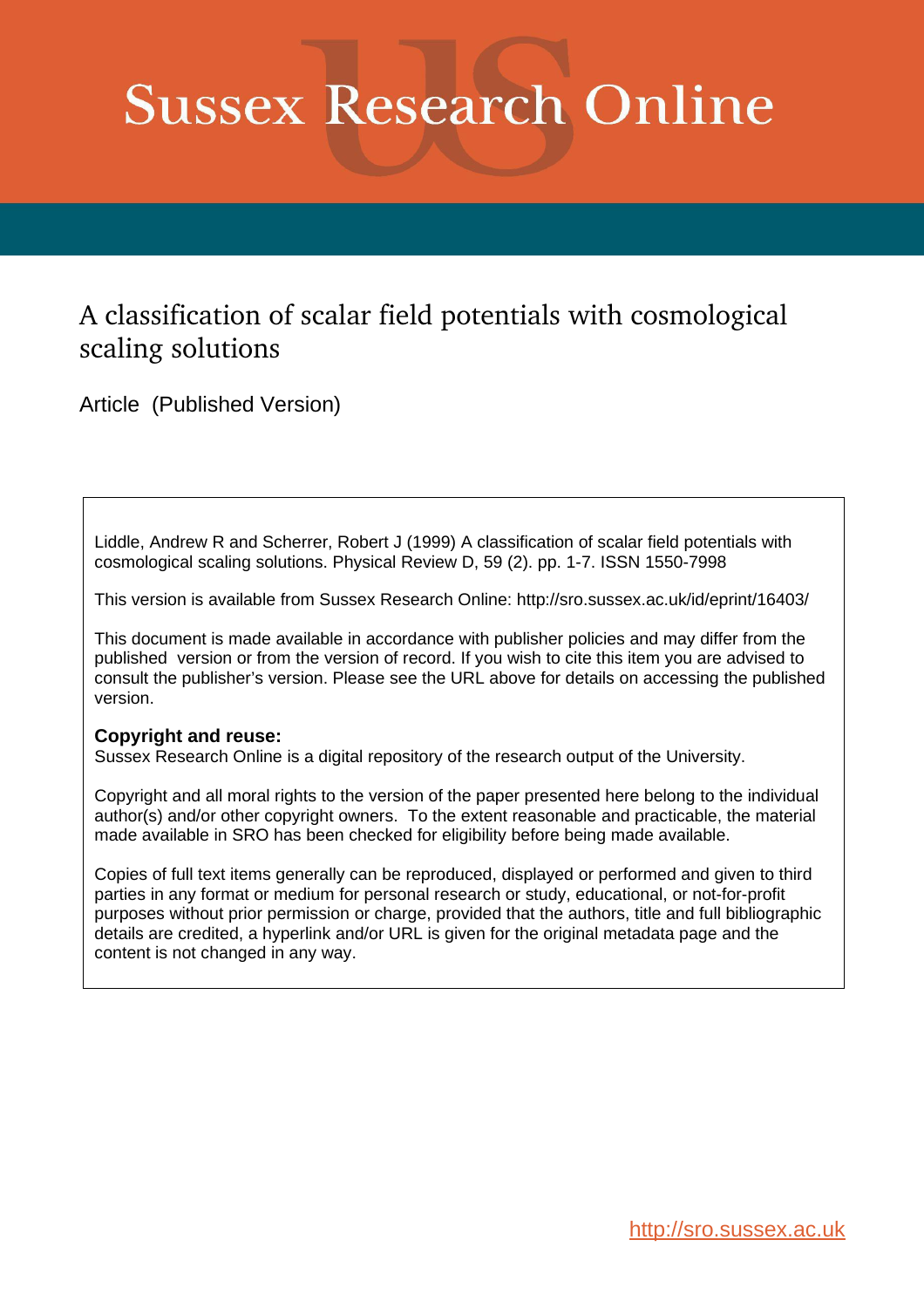#### **Classification of scalar field potentials with cosmological scaling solutions**

Andrew R. Liddle\*

*Astronomy Centre, University of Sussex, Falmer, Brighton BN1 9QJ, United Kingdom*

Robert J. Scherrer

*Department of Physics and Department of Astronomy, The Ohio State University, Columbus, Ohio 43210 and NASA/Fermilab Astrophysics Center, Fermi National Accelerator Laboratory, Batavia, Illinois 60510* (Received 23 September 1998; published 10 December 1998)

An attractive method of obtaining an effective cosmological constant at the present epoch is through the potential energy of a scalar field. Considering models with a perfect fluid and a scalar field, we classify all potentials for which the scalar field energy density scales as a power law of the scale factor when the perfect fluid density dominates. There are three possibilities. The first two are well known; the much-investigated exponential potentials have the scalar field mimicking the evolution of the perfect fluid, while for negative power laws, introduced by Ratra and Peebles, the scalar field density grows relative to that of the fluid. The third possibility is a new one, where the potential is a positive power law and the scalar field energy density decays relative to the perfect fluid. We provide a complete analysis of exact solutions and their stability properties, and investigate a range of possible cosmological applications. [S0556-2821(99)07102-7]

PACS number(s):  $98.80.Cq$ 

#### **I. INTRODUCTION**

The evidence in favor of a cosmological constant, or something very much like it, playing a significant dynamical role in our present Universe is becoming overwhelming. Most prominent have been the recent measurements of the apparent magnitude-redshift relationship using type Ia supernovae  $[1]$ , but other factors such as the consistently low measurements of the matter density, including the baryon fraction in galaxy clusters  $[2]$ , have also been pointing in that direction. While many of these latter measurements are insensitive to the presence of a cosmological constant, there is some observational motivation for a flat universe from the favored location of the first acoustic peak of the microwave background anisotropies and some theoretical motivation from a desire to utilize the simplest models of cosmological inflation as the source of density perturbations. In combination, these favor a present cosmological constant (in units of the critical density) of  $\Omega_{\Lambda}$  ~ 0.7.

Since a genuine cosmological constant requires extreme fine-tuning in order to have only begun to dominate recently, it is extremely tempting to model the cosmological constant as an effective one. As the supernova observations are requiring an accelerating universe, which is precisely the definition of inflation, the minimal approach is to assume that the same mechanism drives inflation now as is presumed in the early Universe, namely the potential energy of a scalar field. Three possibilities present themselves. The field could be at an absolute minimum of non-zero potential energy. It could be in a metastable false vacuum, tunneling at some later stage into the true vacuum and perhaps even reheating. Or it could be slowly rolling down a potential, as in the chaotic

inflation models favored for the early Universe.

The first two of these possibilities are dynamically indistinguishable from a true cosmological constant, and so we shall concentrate on the third, which is often called ''quintessence." As stressed in a recent paper by Zlatev *et al.* [3], a rolling scalar field offers the opportunity to address another mystery, that of why the cosmological constant took so long to become dominant. If, for example, the scalar field behaves in such a way as to remain insignificant during the radiation domination era, perhaps it can be ''triggered'' in some way to begin to grow in the matter era and come to dominate only in the recent past. Solutions where the scalar field energy density follows that of radiation or matter have been called ''scaling solutions,'' and, more recently, ''trackers,'' and several examples have been described in the literature.

For the purposes of this paper, we will define a ''scaling solution'' as one in which the scalar field energy density  $\rho_A$ scales exactly as a power of the scale factor,  $\rho_{\phi} \propto R^{-n}$ , when the dominant component has an energy density which scales as a (possibly different) power:  $\rho \propto R^{-m}$ . An equivalent, and perhaps more fundamental, definition is that the scalar field kinetic and potential energies maintain a fixed ratio. We will use the term ''tracker solution'' to refer to the special case  $m=n$ , i.e., where the scalar field energy density scales in the same way as the dominant component. The case where *m*  $=n$  is produced by an exponential potential  $[4-8]$ , while negative power-law potentials give  $n \le m$  [3,9].

In this paper we provide a comprehensive classification of all solutions of this type, when the energy density is dominated by the perfect fluid. We show that the *only* potentials which lead to this sort of behavior are the previously studied exponential and negative power-law potentials, and a new class of positive power-law potentials. We study the general properties of such solutions, including stability, and examine how well they might do in giving the desired cosmological behavior.

<sup>\*</sup>Present address: Astrophysics Group, The Blackett Laboratory, Imperial College, London SW7 2BZ, United Kingdom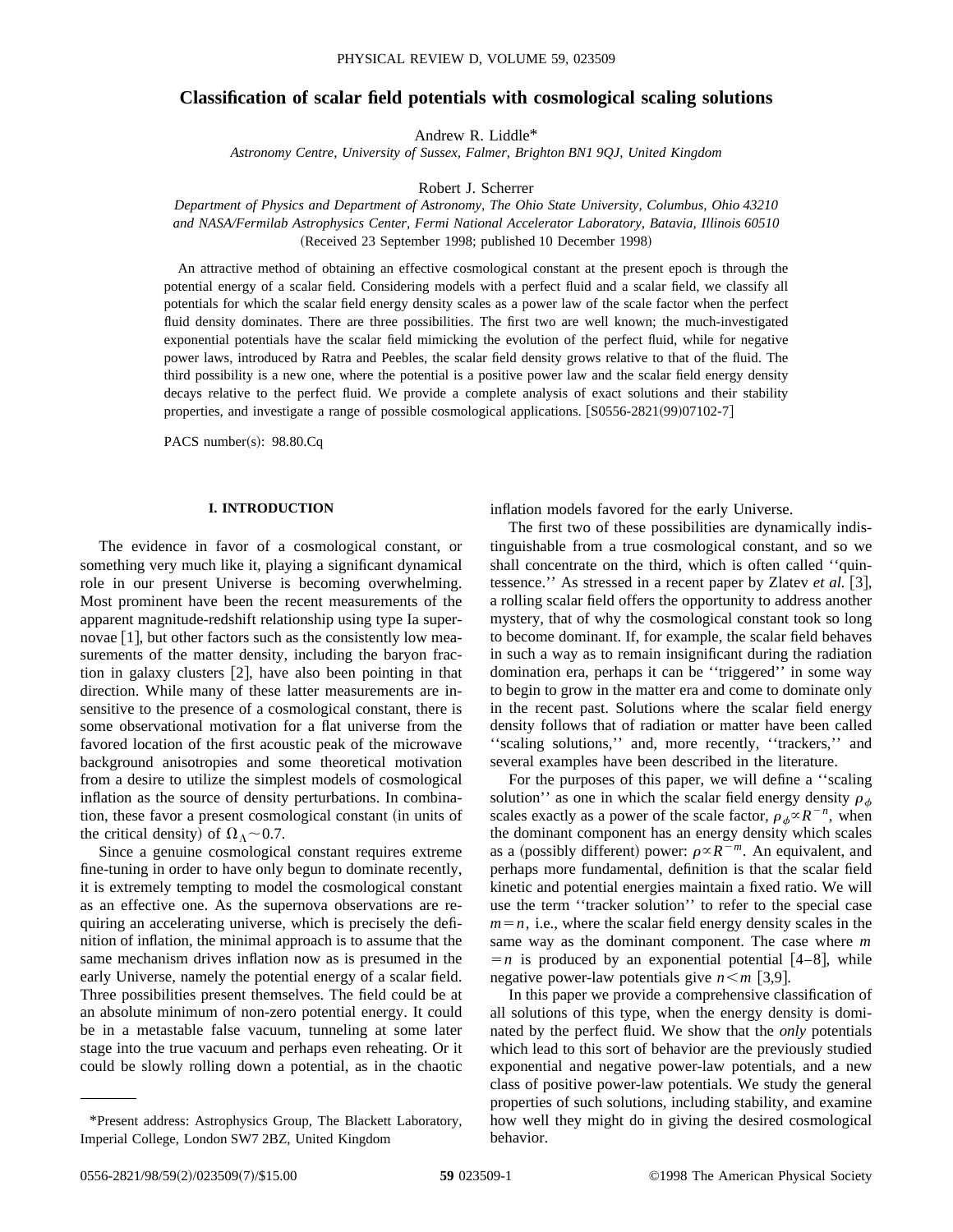#### **II. SCALING SOLUTIONS**

A spatially flat homogeneous universe containing a perfect fluid with energy density  $\rho$  and pressure  $p$ , plus a scalar field  $\phi$  with potential energy  $V(\phi)$ , satisfies the equations

$$
H^{2} = \frac{8 \pi G}{3} \bigg[ V(\phi) + \frac{1}{2} \dot{\phi}^{2} + \rho \bigg],
$$
 (1)

$$
\dot{\rho} = -3H(\rho + p),\tag{2}
$$

where overdots are time derivatives. We will assume that the perfect fluid has an equation of state  $p=(\gamma-1)\rho$ , which immediately implies

$$
\rho \propto \frac{1}{R^m}, \quad m = 3 \gamma. \tag{3}
$$

The scalar field  $\phi$  evolves according to

$$
\ddot{\phi} = -3H\dot{\phi} - \frac{dV}{d\phi}.\tag{4}
$$

The total scalar field energy is

$$
\rho_{\phi} = V(\phi) + \frac{1}{2}\dot{\phi}^2,\tag{5}
$$

and we are interested in solutions for which  $\rho_{\phi} \propto R^{-n}$  when  $\rho_A \ll \rho$  and  $\rho \propto R^{-m}$ .

Equation  $(5)$  allows the scalar field equation to be written in the useful form

$$
\dot{\rho}_{\phi} = -3H\dot{\phi}^2. \tag{6}
$$

If we divide Eq. (6) by  $\rho_{\phi}$  and use  $\dot{\rho}_{\phi}/\rho_{\phi} = -n(\dot{R}/R)$ , then we obtain

$$
\frac{\dot{\phi}^2/2}{\rho_{\phi}} = \frac{n}{6}.\tag{7}
$$

Thus, power-law behavior for the scalar field energy density requires that the scalar field kinetic energy remain a fixed fraction of the total scalar field energy. The converse is true as well. This makes sense: if the kinetic energy evolves to become either dominant or negligible, then  $\rho_{\phi}$  will scale as  $1/a<sup>6</sup>$  or remain constant, respectively. The former is not what we want, and the latter is no different from a genuine cosmological constant. These two extreme cases also delimit the possible scaling behavior for the scalar field energy density:  $0 \le n \le 6$ , with the lower limit corresponding to potential energy domination and the upper limit to kinetic-energy domination.

#### **A. Exact solutions**

Our basic method of solution is to assume the desired behavior of  $\rho_{\phi}$  and  $\rho$  and substitute into Eq. (4). A similar procedure was first undertaken by Ratra and Peebles  $[9]$ , who confined their attention to the cases of matter and radiation domination,  $m=3,4$ , and were interested in certain classes of solutions. Our development parallels and extends their analysis.

When the perfect fluid with  $\rho \propto R^{-m}$  dominates,

$$
R \propto t^{2/m},\tag{8}
$$

and Eq.  $(4)$  becomes

$$
\ddot{\phi} = -\frac{6}{m} \frac{1}{t} \dot{\phi} - \frac{dV}{d\phi}.
$$
 (9)

The desired scaling behavior for  $\rho_{\phi}$ , substituted into Eq. (7), gives

$$
\phi \propto t^{-n/m}.\tag{10}
$$

Consider first the case  $m=n$ . Then Eq. (10) can be integrated to give  $\phi \propto \ln(t)$ . Substituting this into Eq. (9) and solving for  $V(\phi)$ , we obtain

$$
V(\phi) = \frac{2}{\lambda^2} \left( \frac{6}{m} - 1 \right) \exp(-\lambda \phi).
$$
 (11)

This is the well-investigated exponential potential  $[4]$  for the limiting case where  $\rho_{\phi} \ll \rho$ . Although  $\lambda$  can be positive or negative, those cases are physically identical, simply corresponding to a reflection of the  $\phi$  trajectory about the vertical axis.

Provided  $\lambda^2 > m$ , the unique late-time attractor is a tracker solution with  $\rho_{\phi} = (m/\lambda^2)\rho_{\text{total}}$  [5,9]. For example, the scalar field will redshift as  $1/a<sup>4</sup>$  during radiation domination, and then switch to  $1/a<sup>3</sup>$  once matter domination commences. Although we derived it assuming  $\rho_{\phi} \ll \rho$ , in fact this solution exists for any fractional scalar field density  $\Omega_{\phi}$ , through the appropriate choice of  $\lambda$ .

While mathematically intriguing, such solutions seem uninteresting as candidates for a cosmological constant. During nucleosynthesis they behave as radiation and hence act like extra neutrino species, and are limited to  $\Omega_{\phi}$  < 0.2 during radiation domination and hence  $\Omega_{\phi}$ <0.15 during matter domination, well below the desired density  $[6,7]$ . A similar constraint arises from suppression of density perturbation growth  $[7]$ . Anyway, such a scalar field is presently evolving like matter and so will not explain the supernova measurements even if it were permitted with a more substantial density.

These bounds can be evaded if the field does not enter the scaling regime until late in the cosmological evolution, e.g. after nucleosynthesis for the first bound, and after structure formation has been initiated for the second. However, this requires that the scalar field begin with more or less its present density, and so provides no answer to the original fine-tuning problem.

Now consider the case  $m \neq n$ . In this case, integrating Eq.  $(10)$  yields

$$
\phi = A t^{1 - n/m}.\tag{12}
$$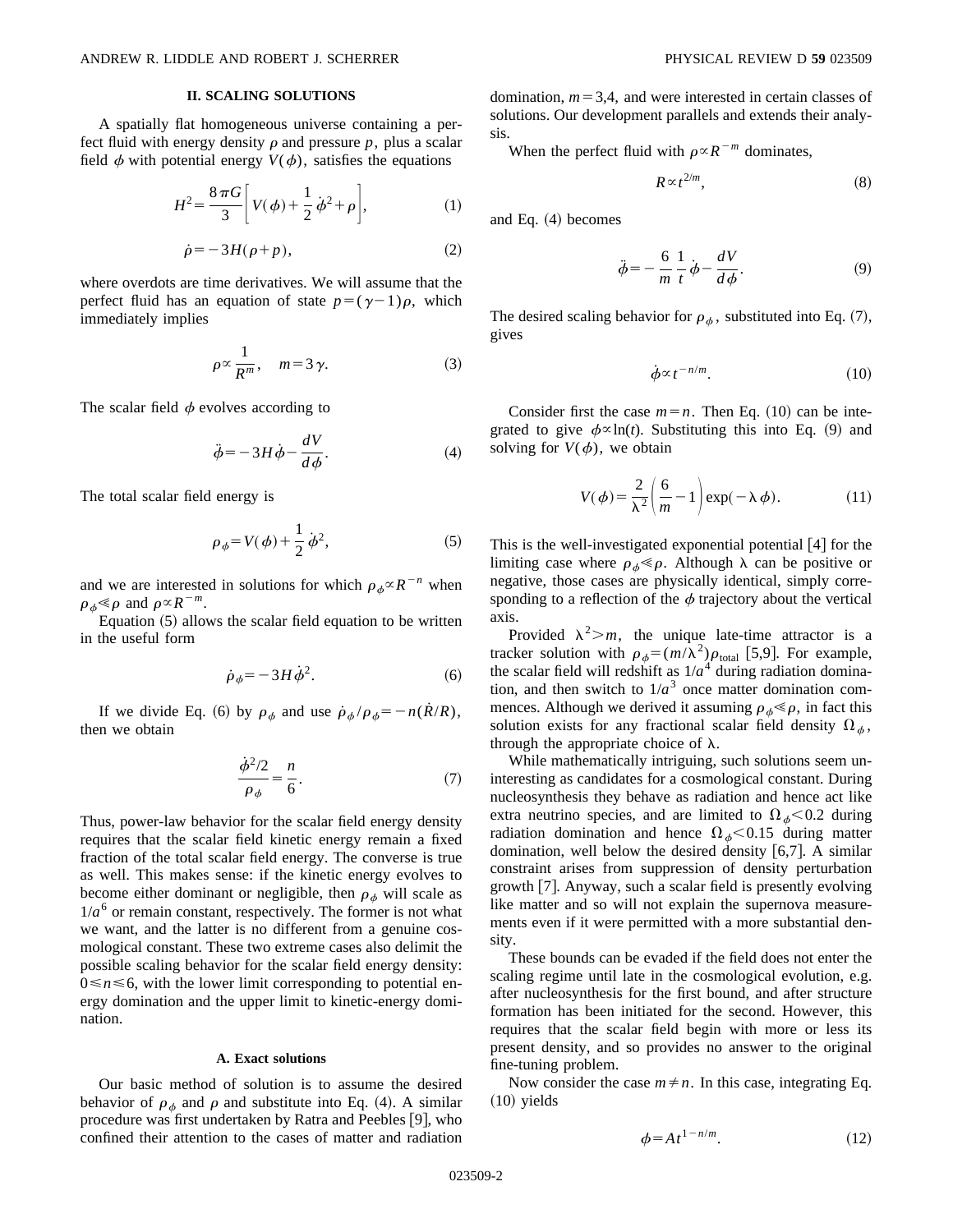The second integration constant has been absorbed by horizontal translation of  $\phi$ . Substituting the required behavior into the scalar field equation leads to the potential

$$
V(\phi) = A^2 \left( 1 - \frac{n}{m} \right)^2 \left( \frac{6-n}{2n} \right) \left( \frac{\phi}{A} \right)^{\alpha},\tag{13}
$$

where

$$
\alpha = \frac{2n}{n-m}.\tag{14}
$$

The constant of integration, which would otherwise appear in  $V(\phi)$ , vanishes because for scaling we need the kinetic energy to be a fraction *n*/6 of the scalar field energy density.

Scaling behavior can therefore occur provided the potential has a power-law form. If the exponent  $\alpha$  is negative, then  $m>n$  and the scalar field energy density grows compared to the matter, whereas if it is positive the opposite is true. We can rewrite Eq.  $(14)$  as

$$
n = \left(\frac{\alpha}{\alpha - 2}\right)m.
$$
 (15)

Since  $m$  and  $n$  are positive, Eq.  $(15)$  shows that scaling solutions exist for positive  $\alpha$  only when  $\alpha > 2$  (in Sec. III below, we consider what happens for  $\alpha \leq 2$ ).

We have thus determined *all* potentials which give powerlaw scaling of  $\rho_{\phi}$  when the dominant density component also scales as a power of *R*. The negative power-law and exponential potentials have been studied in detail  $[3,9,4-8]$ ; our new result is the existence of scaling solutions with the positive power-law potentials.

For most of these potentials, the differential equation governing the evolution of  $\phi$ , Eq. (9), is nonlinear, and the solutions we have derived for  $\phi(t)$  are particular rather than general solutions (in the study of nonlinear differential equations, these are known as "singular solutions"). Hence, although there can be no other potentials which produce scaling behavior, there is as yet no guarantee that the potentials we have derived produce general solutions (as opposed to singular solutions) which display the desired scaling behavior. Put another way, we must show that the singular solutions we have derived in this section are attractors of the equations of motion.

#### **B. Attractor structure**

The attractor structure of the exponential potential has been analyzed in detail elsewhere  $[8]$ , and so we will not concern ourselves with that potential here. The attractor structure of the negative power-law potentials has been discussed by Ratra and Peebles [9] for the cases  $m=3,4$ . We extend their discussion to the case of arbitrary *m*, and also consider the case of positive power laws.

We substitute a potential of the form  $V(\phi) = V_0 \phi^\alpha$  into Eq.  $(9)$ . However, note that the multiplicative constant in front of  $dV/d\phi$  can be absorbed into a rescaling of *t*. Henceforth, we assume such a rescaling and write

$$
\ddot{\phi} = -\frac{6}{m} \frac{1}{t} \dot{\phi} - \phi^{\alpha - 1}.
$$
 (16)

For this rescaled equation, the constant  $A$  in Eq.  $(12)$  is

$$
A = \left[ \left( \frac{2}{\alpha - 2} \right) \left( \frac{6}{m} - \frac{\alpha}{\alpha - 2} \right) \right]^{1/(\alpha - 2)}.
$$
 (17)

Note that *A* is well defined, and the solution given by Eq.  $(12)$  valid, only for

$$
\frac{6}{m} - \frac{\alpha}{\alpha - 2} = \frac{6 - n}{m} > 0,\tag{18}
$$

which is satisfied automatically as long as  $n < 6$ .

Following Ratra and Peebles  $[9]$ , we make the change of variables

$$
t = e^{\tau}, \quad u(\tau) = \frac{\phi(\tau)}{\phi_e(\tau)}, \tag{19}
$$

where  $\phi_e(\tau)$  is the exact (singular) solution given by Eqs.  $(12)$  and  $(17)$ . With these changes, Eq.  $(16)$  becomes

$$
u'' + \left(\frac{4}{2-\alpha} + \frac{6}{m} - 1\right)u' + \frac{2}{\alpha - 2} \left[\frac{\alpha}{\alpha - 2} - \frac{6}{m}\right](u - u^{\alpha - 1}) = 0,
$$
\n(20)

where the prime denotes the derivative with respect to  $\tau$ . This can be split into the autonomous system

$$
u' = p,
$$
  
\n
$$
p' = \left(1 - \frac{6}{m} - \frac{4}{2 - \alpha}\right)p + \frac{2}{\alpha - 2}\left[\frac{6}{m} - \frac{\alpha}{\alpha - 2}\right](u - u^{\alpha - 1}).
$$
\n(21)

For positive  $\alpha$ , the interesting case is when  $\alpha$  is an even integer, and then there are three critical points, all with *p*  $=0$  and with  $u=-1$ , 0 and 1. All three of these represent solutions which asymptotically approach  $\phi=0$ ,  $\dot{\phi}=0$ . The  $u=+1$  and  $u=-1$  critical points, when they are attractors, represent solutions which asymptotically approach the singular solution. They give mirror-image trajectories; the  $+1$  attractor represents solutions which go to  $\phi=0$  from the positive  $\phi$  direction, while the  $-1$  attractor gives solutions which approach  $\phi=0$  from the negative  $\phi$  direction. The *u*  $=0$  critical point corresponds to solutions in which  $\phi$  goes to zero faster than in the exact solution in Eq.  $(12)$ .

Linearizing Eqs. (21) about the  $u=1$ ,  $p=0$  critical point and solving for the eigenvalues  $\lambda_{\pm}$  of small perturbations about this point, we find

$$
\lambda_{\pm} = \frac{1}{2} - \frac{3}{m} - \frac{2}{2 - \alpha} \n\pm \sqrt{\left(\frac{1}{2} - \frac{3}{m} - \frac{2}{2 - \alpha}\right)^2 + 2\left(\frac{\alpha}{\alpha - 2} - \frac{6}{m}\right)}.
$$
 (22)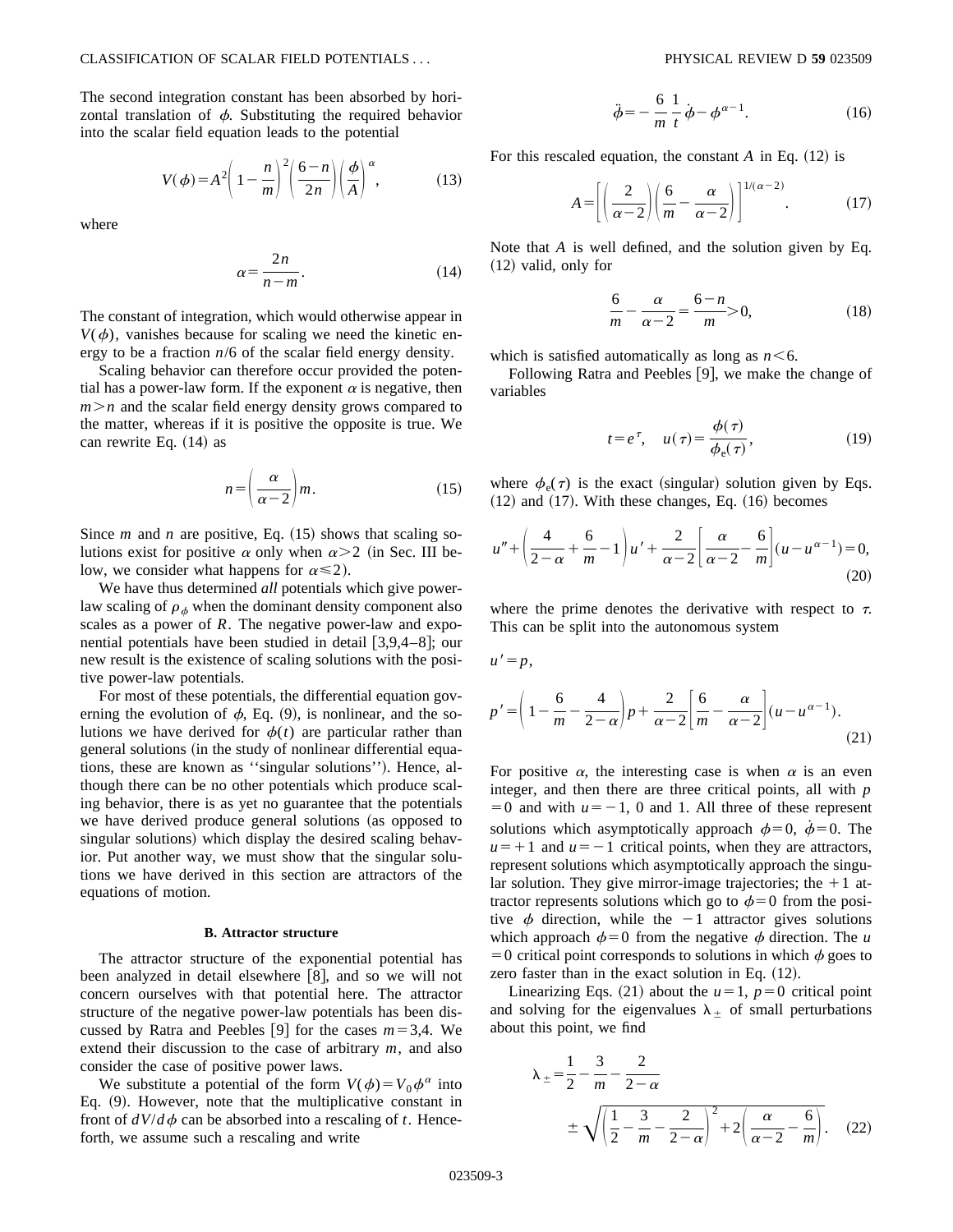For the cases  $m=3$  and  $m=4$ , this equation reduces to the Ratra-Peebles results  $[9]$ . The behavior of these eigenvalues is somewhat clearer if written in terms of *m* and *n*, using Eq.  $(14):$ 

$$
\lambda_{\pm} = \frac{2n - m - 6 \pm \sqrt{(2n - m - 6)^2 + 8m(n - 6)}}{2m}.
$$
 (23)

The necessary and sufficient condition for stability is that the real part of both  $\lambda_+$  and  $\lambda_-$  be negative. If the quantity under the square root in Eq.  $(23)$  is negative, then this corresponds to the requirement that  $2n-m-6<0$  and gives a stable spiral. Note, however, that because  $n < 6$ , the second term under the square root is always negative. Hence, if the quantity under the square root is positive (so that both eigenvalues are real), then  $2n-m-6$  $+\sqrt{(2n-m-6)^2+8m(n-6)}$  whenever  $2n-m-6$ <0. Hence, the condition for stability is just  $2n-m-6<0$ , regardless of the value of the quantity under the square root (although that will determine whether the stable singular point is a stable spiral or a stable node). In terms of  $\alpha$ , the stability condition is

$$
\alpha < 2\left(\frac{6+m}{6-m}\right), \quad \text{negative } \alpha, \tag{24}
$$

$$
\alpha > 2\left(\frac{6+m}{6-m}\right), \quad \text{positive} \quad \alpha. \tag{25}
$$

The first of these is always satisfied, showing that the scaling solution for the Ratra-Peebles potentials ( $\alpha$ <0) is a stable attractor for all values of  $\alpha$  (as noted by Ratra and Peebles for  $m=3,4$ ). For positive  $\alpha$ , however, the scaling solution is a stable attractor only for sufficiently large  $\alpha$ . For example, in the matter-dominated era, attractor scaling solutions exist only for  $\alpha > 6$ , while in the radiation-dominated era, this condition becomes  $\alpha > 10$ . For  $m=3$ ,  $\alpha = 6$ , and *m* =4,  $\alpha$ =10, we have a vortex point at the singularity, which is neutrally stable but not an attractor.

#### **C. Phase plane analysis**

A complete analysis requires a numerical solution. Three phase planes are shown in Fig. 1 for the case  $m=4$  (a radiation-dominated universe). From top to bottom, the choices are for the singular solution ( $u=\pm 1$ ,  $p=0$ ) to be unstable ( $\alpha=8$ ), to be marginally stable ( $\alpha=10$ ), and to be stable  $(\alpha=12)$ , respectively. To visualize the physical meaning of these trajectories, note that trajectories which cross the  $u=0$  vertical axis correspond to solutions in which the  $\phi$  field is oscillating about the minimum in the potential at  $\phi=0$ , while trajectories which are confined to the left or right side of the  $u=0$  axis correspond to solutions in which  $\phi$  goes to zero without oscillating.

In the top figure, any point in phase space spirals out to infinity. This corresponds to a solution which never stops oscillating. The amplitude of the  $\phi$  oscillations is decreasing; the spirals move outwards because they lose amplitude more slowly than the exact solution  $\phi_e(\tau)$ . Although such a solu-



FIG. 1. Three phase planes for the radiation-dominated  $m=4$ case. From top to bottom,  $\alpha = 8,10,12$ . The top panel spirals outwards and the bottom one inwards.

tion exhibits a form of scaling behavior (see Sec. III B below), the scaling exponent is not given by Eq.  $(15)$ . The middle figure corresponds to marginal stability and the phase trajectories are closed loops (which circulate clockwise), with the solution oscillating around the singular solution but not approaching it. The trajectories which cross the  $\phi=0$ axis represent solutions in which  $\phi$  oscillates forever. The trajectories closer to the singular point which do not cross the  $\phi=0$  axis represent solutions in which  $\phi$  does not oscillate about the minimum, but approaches zero as  $t^{1-n/m}$  times an oscillatory function. The bottom figure shows the attractor situation; depending on the initial conditions the trajectory may circulate several times around the two critical points (which corresponds to the field oscillating about the mini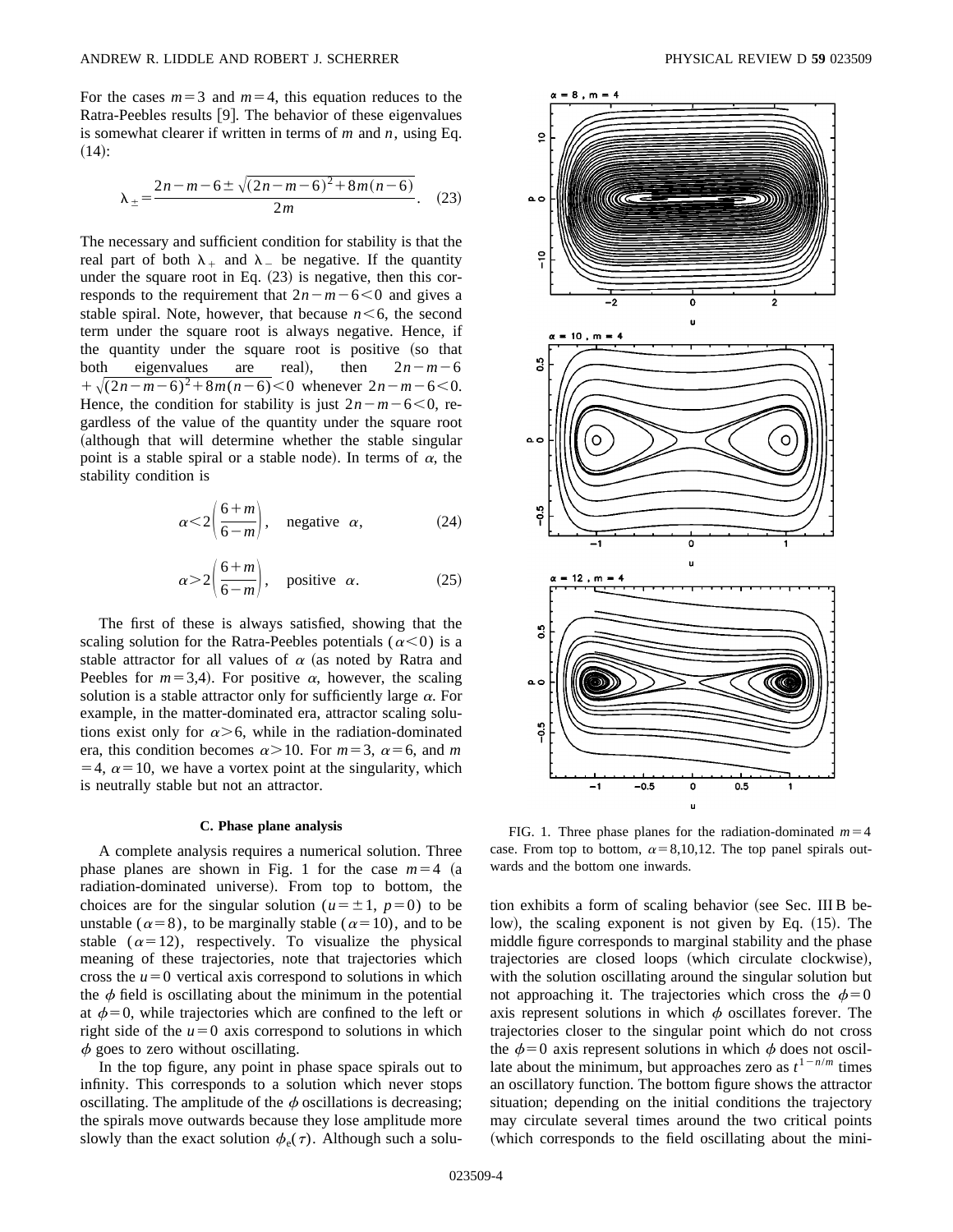mum) before circulating only about a single point (in which case the field stops oscillating and falls steadily toward the minimum). In the latter case the exact solution given by Eq.  $(12)$  is multiplied by an oscillatory function which has a steadily decreasing amplitude.

We can repeat our stability analysis for the  $u=0$ ,  $p=0$ critical point. We find that the eigenvalues are both real, with  $\lambda_{-} = (n-6)/m$ , which is negative for  $n < 6$ , and  $\lambda_{+} = n/m$  $-1$ , which is positive (since  $n>m$  for positive  $\alpha$ ). Thus, the  $(0,0)$  critical point is always an unstable saddle point. This may seem bizarre, since the  $(0,0)$  critical point corresponds to the field lying motionless at the bottom of the potential. However, remember that the singular solutions also asymptotically reach the minimum, and our result simply means that if the field is perturbed slightly from this minimum, it returns to the minimum via the singular solution.

#### **III. APPLICATIONS AND SPECIAL CASES**

#### **A. Negative power laws**

If  $\alpha$  is negative, we have a decaying power-law potential, in which the field can roll forever. These are the potentials first investigated by Ratra and Peebles  $[9]$ . They were recently reexamined in some detail by Zlatev *et al.* [3], in the context of the current observational situation. Because the scalar field density grows relative to the fluid, eventually the approximation that the fluid energy density is dominant will break down. When that happens, the Universe enters an inflationary regime, which has in fact been investigated in the early Universe context under the name ''intermediate inflation''  $|10|$ . The expansion rate asymptotically becomes

$$
R \propto \exp[t^{4/(4-\alpha)}],\tag{26}
$$

and the fluid becomes less and less relevant. The inflationary regime may be preceded by a period of non-inflationary scalar field domination, if the scalar field comes to dominate while  $\phi$  is sufficiently small.

The scalar field density grows with respect to the fluid regardless of whether the Universe is radiation or matter dominated; so these solutions do not exhibit a ''triggered'' transition into the inflationary regime. Rather, the timing of that transition is governed by the initial conditions, and for the domination to be a recent event, one has to arrange for the initial scalar field density to be well below the radiation density. The tuning is not however as severe as with a pure cosmological constant, since the redshifting of the scalar field may be quite similar to that of the fluid  $\lceil 3 \rceil$ . A particularly interesting case arises for  $\alpha = -6$ ; such a scalar field will scale as matter during the radiation-dominated era, and then grow relative to matter, as  $\rho_{\phi} \propto R^{-9/4}$ , once the matterdominated era begins. If the field is generated initially with  $\rho_{\phi} \approx \rho_{\text{matter}} \ll \rho_{\text{rad}}$ , then it will continue to evolve with  $\rho_{\phi}$  $\approx \rho_{\text{matter}}$  until matter domination. The onset of matter domination then triggers a change in the evolution of the scalar field energy density, and  $\rho_{\phi}$  begins to evolve in a manner close to a curvature density until it comes to dominate.

An interesting question is whether it might be possible to find inflationary scenarios capable of providing suitable initial conditions. A possible objection to the above is that in standard cosmological scenarios the energy density which today is in non-relativistic particles (especially the baryons) starts out as highly relativistic, only later to change its equation of state on cooling, rather than already existing as a trace amount in the early Universe. However, the scenario just outlined bears some similarity to suggestions for the creation of cold dark matter at the end of the inflationary epoch  $[11]$ .

#### **B. Positive power laws**

Although positive power-law potentials are more commonly associated with driving an inflationary expansion, provided they satisfy Eq.  $(25)$ , we then have shown that they too permit stable scaling solutions. In this case  $m > n$ , and so the scalar field becomes progressively less important as the evolution proceeds, better and better justifying the neglect of the scalar field terms in the Friedmann equation. The scaling solution for  $\phi$  goes smoothly to zero as  $t \rightarrow \infty$ , without oscillations.

Note, however, that these potentials (for even  $\alpha$ ) can also support oscillatory behavior, with  $[12]$ 

$$
\rho_{\phi} \propto R^{-6\alpha/(\alpha+2)}.
$$
 (27)

Despite the power-law behavior, these solutions are not encompassed in our definition of scaling, as the scaling law arises only after averaging over oscillations, while within each oscillation, energy is continually being converted between potential and kinetic. When the field is oscillating, and Eq. (27) applies, the scaling of  $\rho_{\phi}$  with *R* is independent of the equation of state of the dominant component of the density; this differs from the attractor solution in which the scaling of  $\rho_{\phi}$  with *R* depends on *m*. Furthermore, such solutions apply to oscillating fields even when the scalar field density itself is dominant. In our phase diagram, Fig. 1, this oscillating solution corresponds to the regime in which the phase space trajectory winds around both attractors.

Whether the oscillatory behavior perseveres depends on the stability condition of Eq.  $(25)$ , which if satisfied implies that the scaling behavior found in Sec. II is the attractor. The oscillating solution has an amplitude  $\phi_{\text{max}} \sim R^{-6/(\alpha+2)}$ , which matches the redshift dependence of the singular scaling solution if the stability condition is saturated, leading to the closed loops seen in the middle panel of Fig. 1.

If the stability condition is satisfied, this can lead to some interesting behavior. Consider the limit where  $\alpha$  is very large and positive in the radiation-dominated era. If initially  $\rho_{\phi}$  $\gg \rho_{\text{rad}}$ , but  $\phi$  is oscillating rapidly, then the  $\phi$  energy density will scale roughly as  $\rho_{\phi} \propto 1/R^6$  and eventually fall below the radiation density. When this happens, however, the scaling behavior will take over and the  $\phi$  energy density will scale as  $1/R^{4+\epsilon}$  with  $\epsilon \ll 1$ . We show this evolution with  $\alpha = 30$  in Fig. 2. Initially we have inflation, and then the field undergoes oscillations which are heavily dominated by the kinetic energy; so its energy falls off at nearly  $1/R<sup>6</sup>$ , similar to kination [13]. Finally the scalar field becomes subdominant and stops oscillating, instead entering the scaling solution with  $\rho_{\phi} \propto 1/R^{(4+2/7)}$ . This scenario provides yet another "natural" mechanism to give a scaling solution with  $\rho_{\phi}$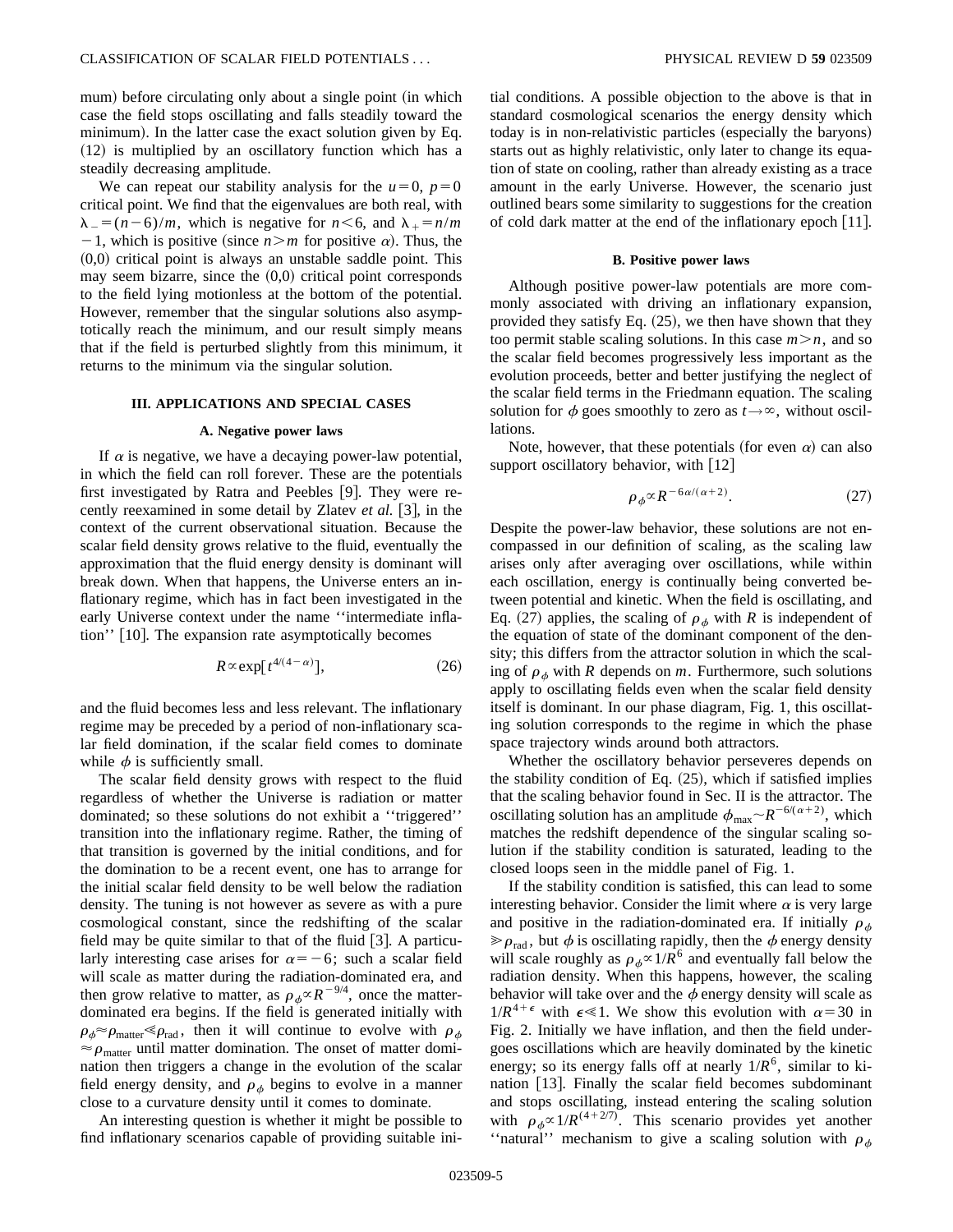

FIG. 2. The evolution of the energy densities in a radiationdominated universe with  $\alpha$ =30. The vertical axis is in arbitrary units. The dotted line is the radiation energy density, and the solid line is the scalar field potential energy. The scalar field kinetic energy, shown as the dashed line, oscillates through zero out of phase with the potential energy, but does so too sharply for the plotting resolution.

roughly equal to the density of the dominant component, since the scalar field density drops rapidly relative to the radiation density until  $\rho_{\phi} \approx \rho_{\text{rad}}$ , after which  $\rho_{\phi}$  decreases at nearly the same rate as  $\rho_{rad}$ . A similar behavior has also been noted for the case of negative power laws when the  $\phi$ density is initially much larger than its attractor value  $[3]$ ; the difference in the case discussed here is that the attractor is reached even when  $\rho_{\phi} \gg \rho_{\text{rad}}$  initially.

If the stability condition Eq.  $(25)$  is not satisfied, then the oscillations continue indefinitely as in the top panel of Fig. 1. Depending on parameters, the scalar field energy density may be either increasing or decreasing relative to the fluid energy density, e.g. for the choices in the figure,  $\rho_{rad} \propto 1/R^4$ while  $\rho_{\phi} \propto 1/R^{4.8}$ ; so the scalar field becomes less and less important.

What happens for  $0<\alpha \leq 2$ ? For  $\alpha=1$  or 2 it is easy to find the exact solutions. First consider  $\alpha=1$ . Then Eq. (16) becomes

$$
\ddot{\phi} + \frac{6}{m} \frac{1}{t} \dot{\phi} + 1 = 0, \tag{28}
$$

and the exact solution is

$$
\phi = A + Bt^{1-6/m} - \frac{1}{2} \frac{m}{m+6} t^2, \tag{29}
$$

where *A* and *B* are constants to be determined by initial conditions. This solution does not display scaling behavior, and, not surprisingly,  $\phi \rightarrow -\infty$  as  $t \rightarrow \infty$ ; so it is of little physical interest.

The  $m=2$  case is more interesting. For this case, we get the linear equation

$$
\ddot{\phi} + \frac{6}{m} \frac{1}{t} \dot{\phi} + \phi = 0.
$$
 (30)

Taking  $\phi = \theta t^{1/2 - 3/m}$ , this equation reduces to

$$
t^2\ddot{\theta} + t\dot{\theta} + t^2[1 - (1/2 - 3/m)^2]\theta = 0.
$$
 (31)

This is Bessel's equation of order  $|1/2-3/m|$ ; so the general solution for  $\phi$  is

$$
\phi = t^{(1/2 - 3/m)} [A J_{\nu}(t) + B N_{\nu}(t)],\tag{32}
$$

where *A* and *B* are constants determined by the initial conditions, and  $J_{\nu}$  and  $N_{\nu}$  are Bessel functions of order  $\nu$ , with  $\nu = |1/2-3/m|$ . In the limit of large *t*, the solutions in Eq. (32) all oscillate sinusoidally, with amplitude decaying as  $t^{-3/m}$ , and so  $\rho_{\phi} \propto R^{-3}$ . Thus, the solutions for this potential always oscillate, and the density scales as in Eq.  $(27)$ .

Finally, some exact solutions exist for the case  $m=3$  $($ matter domination $)$ , for which Eq.  $(16)$  reduces to the Lane-Emden equation. This equation can be solved exactly  $[14]$ for  $\alpha=1$ , 2 and 6, with the Lane-Emden boundary conditions corresponding to the initial condition  $\dot{\phi} = 0$  at  $t = 0$ . The solutions for  $\alpha=1$  and  $\alpha=2$  are special cases of the solutions discussed above. The case  $\alpha=6$  corresponds to the transition between attractor and non-attractor behavior and represents the analogue (for the matter-dominated case) of the  $\alpha=10$ potential for the radiation-dominated universe shown in Fig. 1. The phase diagram in this case resembles the middle diagram in Fig. 1. However, the Lane-Emden solution is *not* the  $u=\pm 1$  attractor solution; rather it corresponds to the unstable singular point at  $u=0$ . This arises because the Lane-Emden boundary conditions correspond to initial conditions which lie exactly on the singular point  $u=0$ ,  $p=0$ , and the solution remains there as  $t \rightarrow \infty$ . The Lane-Emden boundary conditions are unphysical when applied to the scalar field evolution equation, since  $t=0$  is undefined in the cosmological context.

#### **C. ZWS potential**

Zlatev *et al.* [3] made a detailed analysis of the rather unusual potential

$$
V(\phi) \propto \exp\left(\frac{m_{\rm Pl}}{\phi}\right) - 1. \tag{33}
$$

This potential is introduced in recognition of the fact that simple power laws do not exhibit the ideal cosmological behavior, in that the scalar field density grows relative to matter during the matter-dominated era only if it also grows relative to radiation during the radiation-dominated era. While the fine-tuning problem of why the cosmological constant took